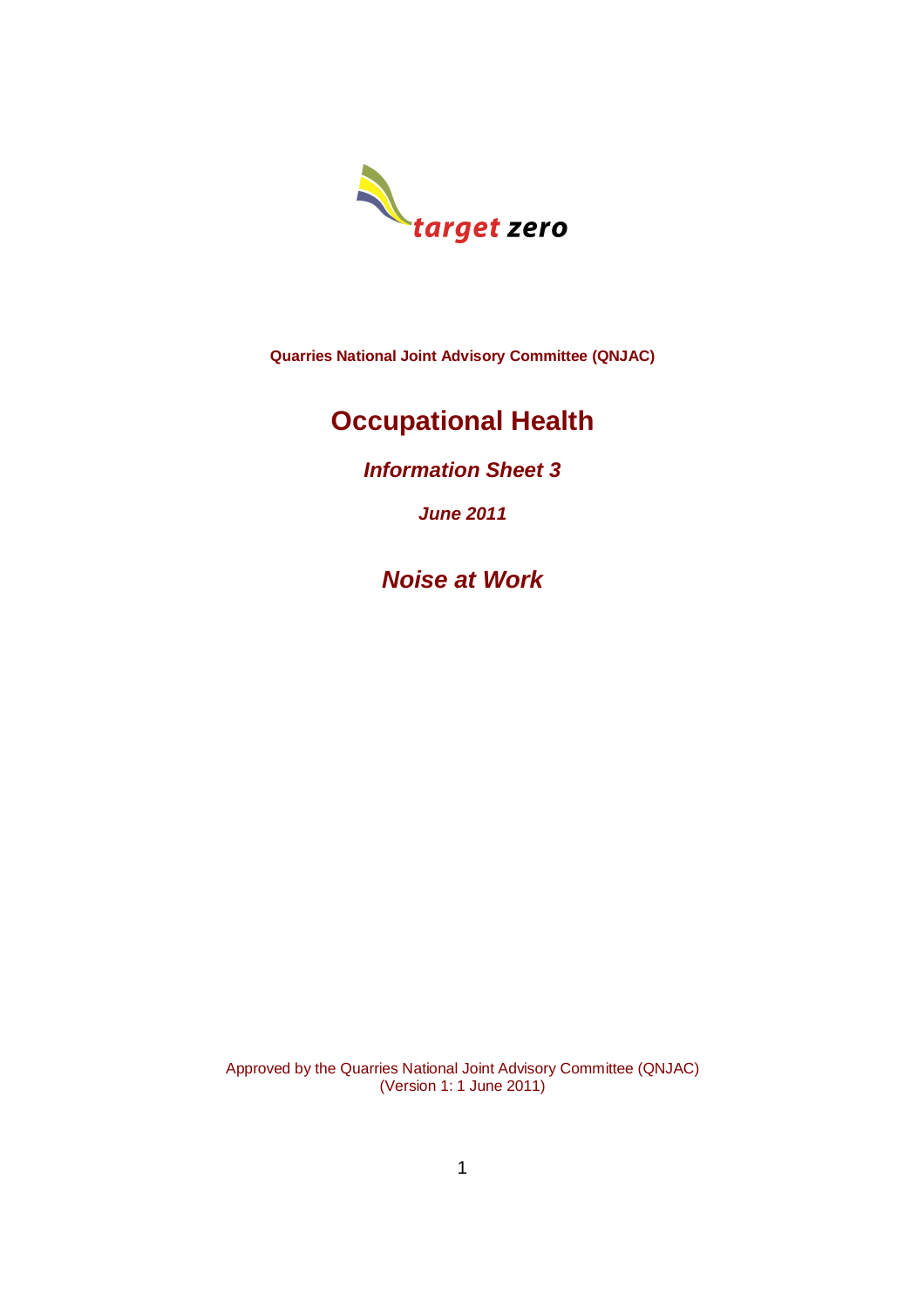

## **Target Zero Occupational Health Information Sheet No 3: Noise at Work**

#### *Legal Requirements:*

The Control of Noise at Work Regulations 2005

Noise is measured in decibels (dB) and a weighting is used for human response, this is shown as A-weighting or dB(A). Peak, impact or explosive noises are measured with a C-weighting or dB(C).

Workers exposure to noise should be assessed, controlled and monitored.

The regulations require you take specific actions at the Action values:

Lower exposure action values (EAV); daily or weekly exposure of 80 dB(A) or peak sound pressure of 135 dB (C)

Upper exposure action values; daily or weekly exposure of 85dB(A) or peak sound pressure of 137 dB (C)

There are exposure limit values (ELV) which must not be exceeded, these are daily or weekly of 87 dB(A) or peak sound pressure of 140 dB (C)

The reduction in noise provided by wearing hearing protection may be taken into account when assessing exposure to the ELV.

Hearing protection should be provided if requested when noise exposure is between the lower and upper EAV. At the upper EAV employers must ensure hearing protection is worn and hearing protection zones are properly marked.

Other duties include; health surveillance (hearing checks) when workers are frequently exposed to noise above the upper EAV, assessing the risk to workers hearing from noise, provide them with information and training, and reducing the risk through technical means wherever reasonably practicable.

#### *Why should you read this guidance?*

Activities undertaken in the quarrying industry can lead to workers being exposed to levels above EAV. The Exposure Limit Value (ELV) may also be exceeded, for example during blasting operations. Failure to control noise exposures can result in hearing damage such as noise induced hearing loss (NIHL) or tinnitus. The effects of NIHL are permanent and cannot be reversed. Each exposure to high noise levels can increase the effects of NIHL.

Compliance with 'The Control of Noise at Work Regulations 2005' includes: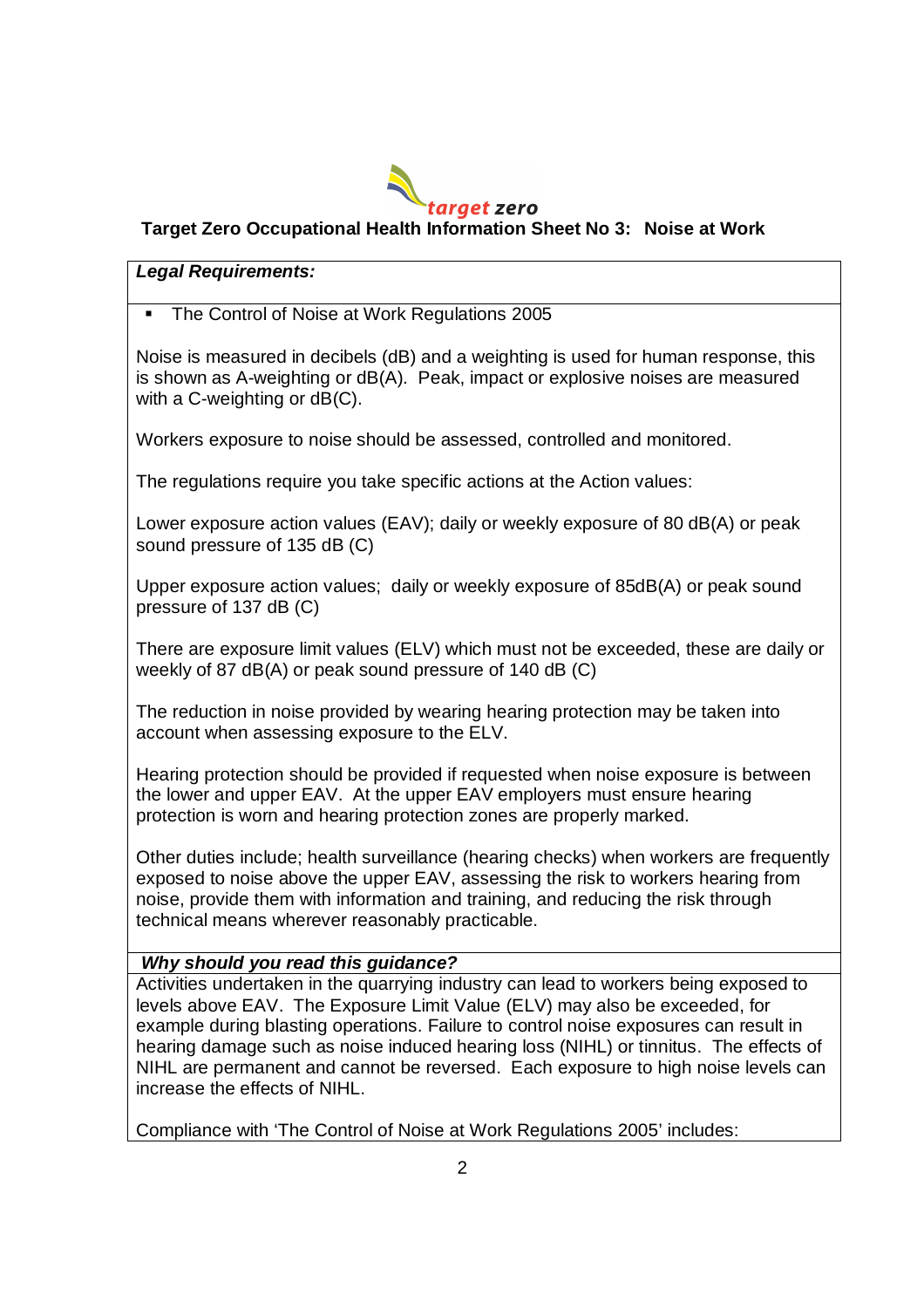- Assessing the risk to workers from noise at work, this will require obtaining a reliable estimate of employees exposure and comparing these to EAV and ELV this may require measurement of the noise levels or very occasionally, in certain circumstances, personal noise dose monitoring.
- Taking action to reduce the noise exposure that creates the risk.
- **Provision of hearing protection if it is not possible to reduce the noise exposure** by other means.
- **Making sure that noise exposure does not exceed the legal limits.**
- **Providing workers with training and information.**
- Health surveillance (hearing checks) should be carried out for workers frequently exposed to noise at or above the upper EAV. Where exposure is between the lower and upper EAV or where employees are only occasionally exposed to levels above the upper EAV, health surveillance should still be provided if you find out that an individual may be particularly sensitive to noise.

There is a potential for noise induced hearing loss personal injury claims being made against the employer

Certain process activities, such as blasting, crushing, screening, and drying, may expose workers above the upper exposure action values, as can the use of certain power tools such as pneumatic air tools. Some categories of mobile plant may expose workers to the lower exposure action values.

Consideration should be given to the risks of contractors as well as employees.

#### *Paybacks/Benefits to the business:*

- Effective risk management of the workforce regarding risks to their health.
- No noise induced hearing loss for the worker.
- **Improved performance from the workforce.**
- **EXELGES** fatigue experienced by the workforce.
- Reduces the risk of injury claims and potential reduction to employee liability insurance premiums.

#### *Guidance:*

| Simple tests to see whether a noise risk assessment is needed |                             |                                                                              |
|---------------------------------------------------------------|-----------------------------|------------------------------------------------------------------------------|
| <b>Test</b>                                                   | <b>Probable noise level</b> | A risk assessment will be needed if the<br>noise is like this for more than: |
| The noise is intrusive but<br>normal conversation is possible | 80 dB                       | 6 hours                                                                      |
| You have to shout to talk to<br>someone 2 m away              | 85 dB                       | 2 hours                                                                      |
| You have to shout to talk to<br>someone 1 m away              | 90 dB                       | 45 minutes                                                                   |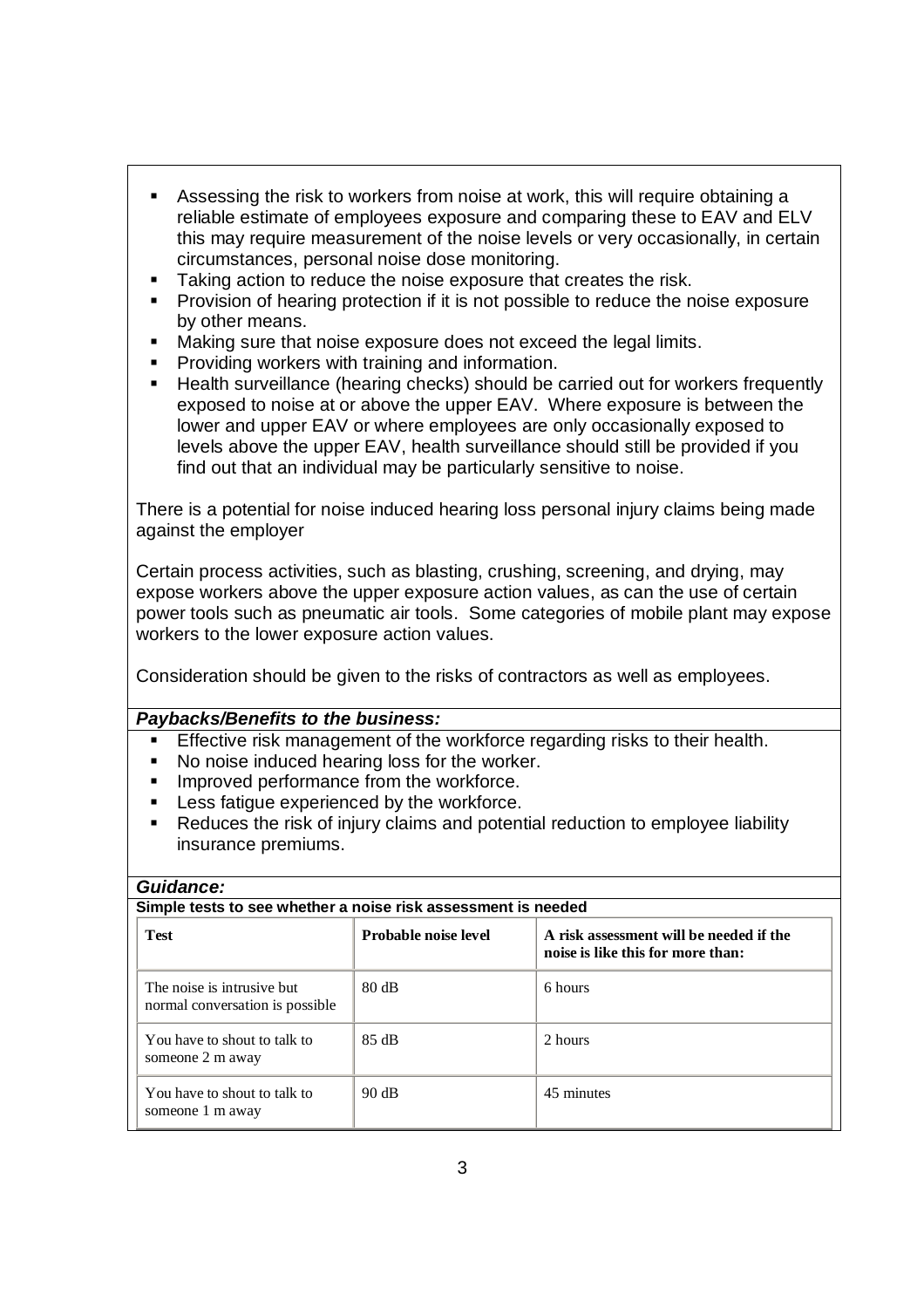The HSE web site offers a considerable amount of guidance including:

- Noise at Work Guidance for employees on the control of Noise at Work Regulations 2005 http://www.hse.gov.uk/noise/regulations.htm
- **Employee guidance http://www.hse.gov.uk/noise/regulations.htm**

Free leaflets and many priced publications are free to download from http://books.hse.gov.uk/hse/public/home.jsf

Useful contacts:

HSE website; http://www.hse.gov.uk/ Safequarry website http://www.Safequarry.com MPA website http://www.mineralproducts.org

## *Controls:*

Where possible noise should be eliminated at source.

If this is not possible, reduce the noise to as low as reasonably practicable and if this is not possible provide hearing protection, and ensure it is used if the level is greater than the upper EAV.

- **If possible enclose noisy equipment to reduce noise levels.**
- Ensure plant such as sorters and graders are correctly installed on anti-vibration mounts to reduce structure borne noise transmission.
- Line chutes and hoppers with impact rubber or metal rubber sandwich.
- Utilise modular polypropylene screen decks instead of woven wire or punched plate.
- **Control access to noisy areas and provide noise refuge.**
- Use control cabins and/or closed circuit television (CCTV) to operate noisy plant.
- **Schedule work to reduce the need for employees to enter noisy areas while** equipment is operating.
- Install air-conditioning on mobile plant to ensure that windows and doors can be kept closed whilst driving/operating.
- **Ensure that noise control features are subject to regular inspection and** maintenance to perform at the required level.
- Carry out a noise risk assessment on any equipment hired in or to be purchased.

Provision of hearing protection is an option of last resort. It may be needed for maintenance activities with a short-term high exposure level. Ensure compatibility of hearing protection with other personal protective equipment such as safety glasses, dust mask etc.